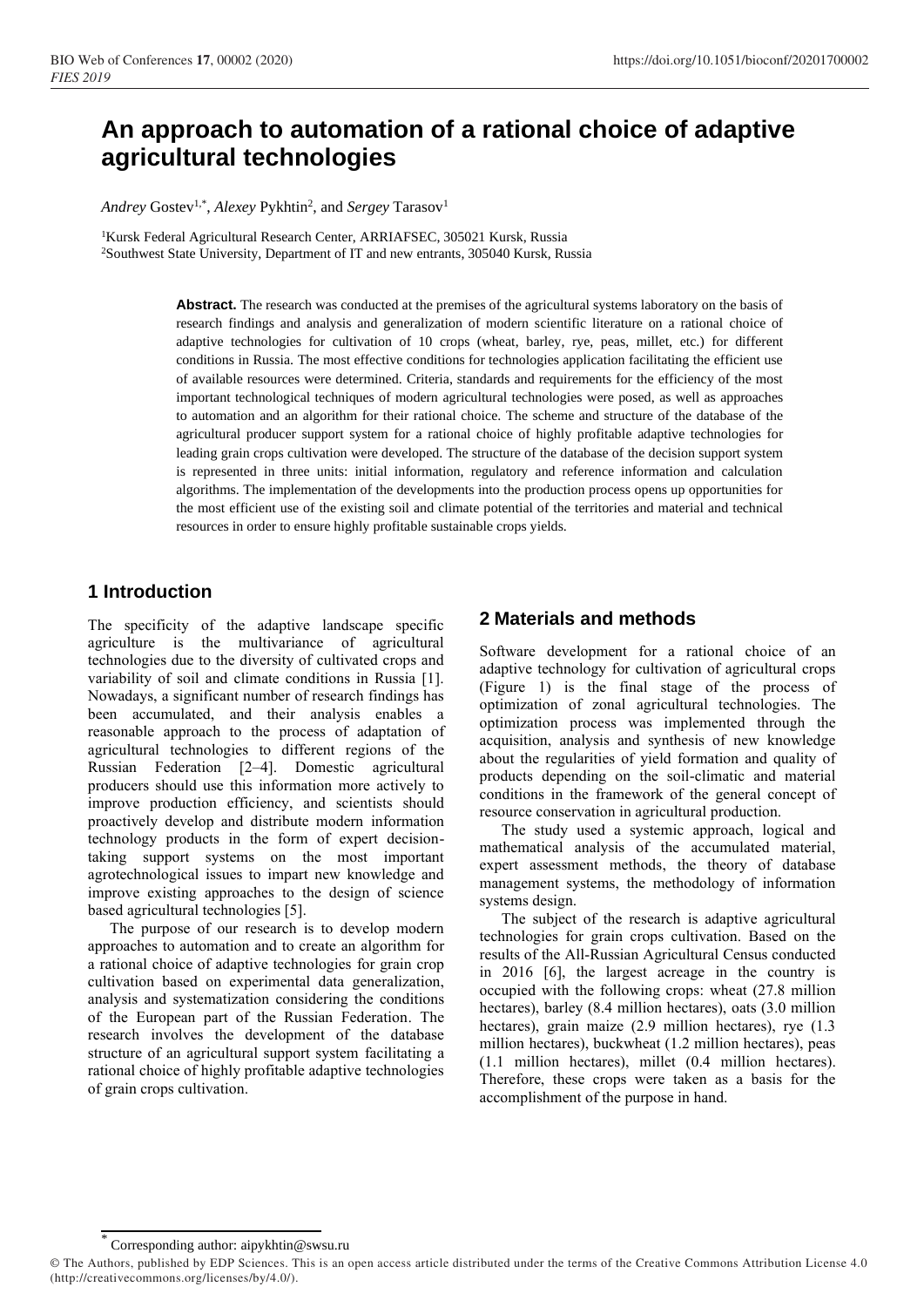

**Fig. 1.** Scheme of the development of a support system for agricultural producers for a rational choice of highly profitable adaptive technologies of cultivation of crops for different conditions of the Russian Federation.

The methodology for the rational choice of adaptive agricultural technologies includes consistent overcoming of the factors restricting crop yields and quality indicators of products while meeting the principles of resource conservation and environmental friendliness of technologies.

By "adaptive agrotechnology" we mean a complex of efficient agrotechnical methods for crops cultivation aimed at preserving or improving soil fertility and obtaining a high level of quality and biological safety of products with optimal labor costs and funds, taking into account the soil and climate, landscape and materialtechnical conditions prevailing in a particular territory.

The need for an adaptive approach to the process of selection of agricultural technologies is conditioned by several reasons:

- diversity of soil and climate conditions in the regions of the Russian Federation;

- differences in the level of provision of agricultural producers with material resources;

- development of new and improvement of the existing principles of formation of the structure of the cropping pattern and crop rotation under modern market economy conditions;

- development of agricultural machines and tools of a new generation that can take into account the terrain features and the state of crops, and contribute to labour productivity increase;

- appearance of new varieties and hybrids of crops, types of fertilizers and chemical crop protection products,

approaches to their application, new ideas about the placement of micro and macronutrient elements in the soil layers, their migration, etc.

The algorithm for the choice of adaptive agricultural technologies is based on the consistent overcoming of the factors restricting the formation of the most profitable high-quality crop yield while meeting the principles of resource conservation. These factors include a natural and climatic zone, soil type, humus content, the degree of intensity of erosion processes, acidity, crop rotation, fertilizer and tillage systems, weed infestation, etc.

Moreover, the number of such factors may increase depending on the typicality of conditions and biological requirements of cultivated crops. So, for the most accurate algorithm for selecting adaptive agricultural technologies it is necessary to form a proper database including reference data facilitating efficient selection of highly profitable adaptive agrotechnologies based on the step-wise selection of agronomic practices taking into account the following approaches:

- optimization of the maximum possible number of technological techniques for different groups of crops with the scientific justification of each technique feasibility;

- definition of output parameters of technology (the predictable level of productivity, cost of production, energy intensity) on the basis of their simplified calculation;

- the use of a simplified modular database structure of the decision-taking support system for the rational choice of highly profitable adaptive crops cultivation technologies, which makes it possible to avoid listing the huge number of options of used machines, pesticides and fertilizers.

## **3 Results and discussion**

Based on the analysis of the accumulated experimental material of long-term field experiments of the Kursk Federal Agricultural Research Center and generalization of the data of other research institutions of various regions of the European part of the Russian Federation and practical results of many agricultural enterprises, the most effective conditions for the rational choice of adaptive grain crop cultivation technologies, contributing to conservation of available resources of agricultural producers were first revealed. They were used to develop approaches to automation of a rational choice of adaptive agricultural technologies. Within the scope of these approaches, the structure of the database and then the algorithm of the support system for agricultural producers on a rational choice of highly profitable adaptive grain crops cultivation technologies were proposed.

The structure of the reference database of the support system for agricultural producers on the rational choice of highly profitable adaptive crops cultivation technologies is represented in three units: initial information, regulatory and reference information and calculation algorithms (Figure 2).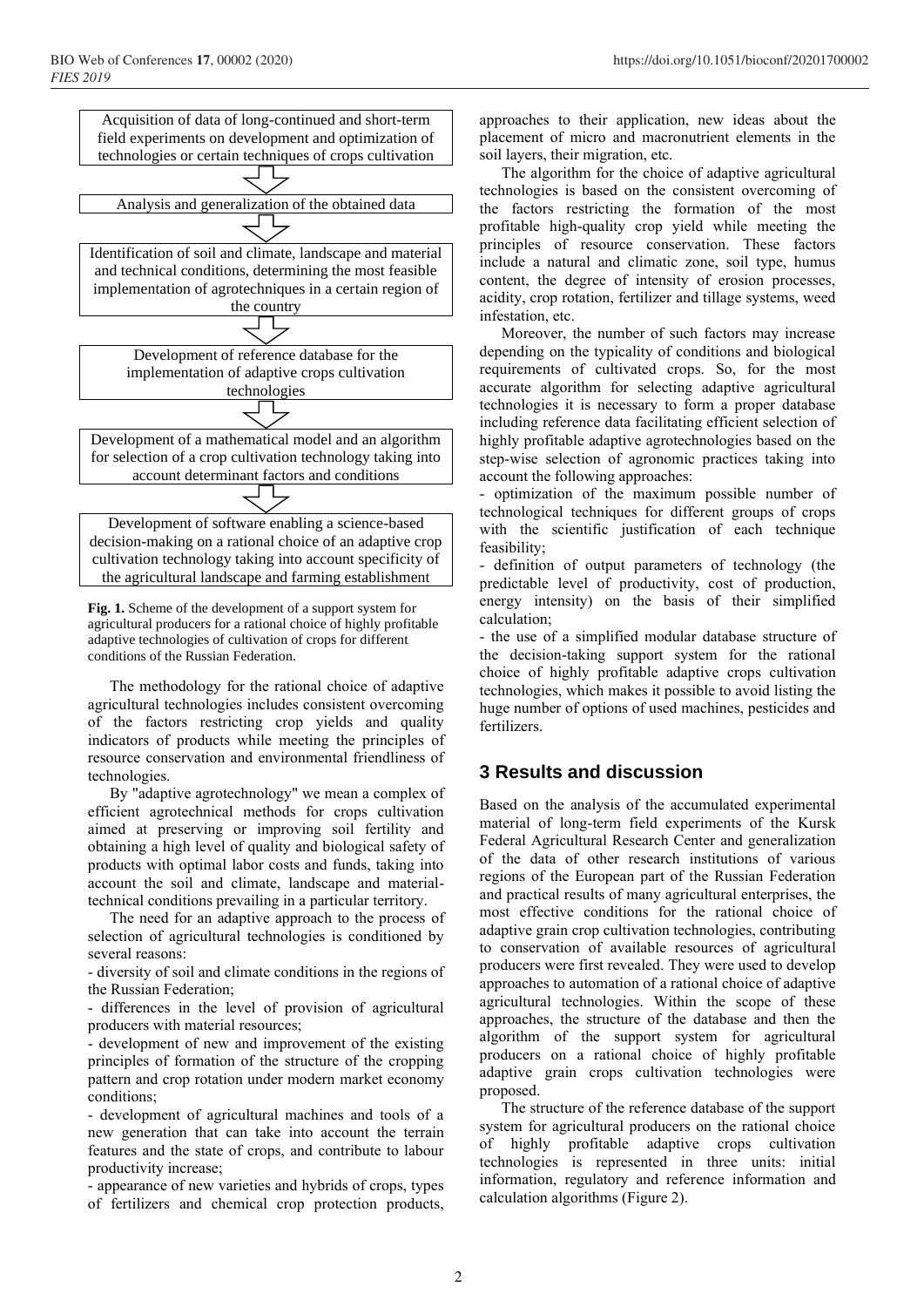# **SOURCE DATA BLOCK Agroclimatic indicators: - amount of annual rainfalls (mm per year); - sum of temperatures (above 10 °C) Characteristics of the working (elementary) sector: Address:** farm name, brigade or branch number, field number, coordinate reference Landscape: natural and climatic zone, slope exposure, slope incline, intensity of erosion processes **Soil:** soil type and subtype, humus content, soil acidity **Agrotechnical information:** a variety or hybrid of the cultivated crop and the crop preceding it in rotation (the precursor), the fertilizer doses used and the method of basic tillage for the predecessor, the planned yield, content of impurities, the timing of the planned crop **DATA BLOCK OF CALCULATION ALGORITHMS** - selection of adaptive technology of cultivation of the chosen culture; - approximate calculation of the economic efficiency of technology; - approximate calculation of the energy efficiency of the technology **THE REGULATORY INFORMATION BLOCK** - labor costs (manhour); - costs of fuel (kg); - need for fertilizers; - productivity when performing agrotechnical practice (ha per hour or t per hour); - need for electricity (kw per hour).

**Fig. 2.** The structure of the reference database of the support system for agricultural producers on a rational choice of highly profitable adaptive technologies of grain crops cultivation.

Due to the fact that the scope of decision support system application is the European part of the Russian Federation, the analysis and synthesis of data of longterm and short-term field experiments on the development and optimization of technologies or individual techniques of crops cultivation should be performed for 8 regions: North, North-West, Central, Volga-Vyatka, Central Black Soil, North Caucasus, Middle Volga and Lower Volga regions. Naturally, each of them is characterized by a significant variety of soil and climate and landscape conditions, which should also be taken into account when forming a unit of initial information.

The Unit of regulatory and reference information includes six main criteria determining the efficiency and resource-saving orientation of agricultural technologies: the cost of labour (manhour), costs of fuel and lubricants (kg), requirements for fertilizer (kg  $/$  application rate) and pesticides (l or kg), machine productivity (ha/h or t/h) and power demand (kW/h). Filling in the Unit of reference information and determining the values of the criteria, it is advisable to use regional registers of crops cultivation technologies (for example, Register of grain crop production technologies in the Central region of the Non-black soil area [3] or Register of technologies of production of grains, legumes, cereals and oil crops in the Volgograd region (system of technologies) [5]).

The Unit of calculation algorithms includes three algorithms: a rational choice of adaptive technology of crops cultivation (for the selected conditions), assumptions of economic and energy efficiency of agricultural technologies.

Algorithms for calculating economic and energy efficiency of agricultural technologies involve automated forms of calculation of agricultural technologies efficiency based on common techniques [8–10].

For the first time the algorithm of a rational choice of the optimal adaptive technology of crops cultivation (Figure 3) was developed. It includes the following steps:

- a set of crops  $C = (c_j)$ ,  $j = 1, N_1$ , a set of agrotechnologies  $A = (a_k)$ ,  $k = \overline{1, N_2}$ , a set of parameters  $P = (p_i)$ ,  $i = \overline{1, N_3}$ ;



**Fig. 3.** Block diagram for the selection of the optimal agrotechnology.

- before the system starts work, functions (as a rule in a tabular form) of matching agrotechnologies to each parameter for different crops are defined and added to the database  $fa_k(c_j, x_i)$ . If the parameter is not used for the assessment of a certain crop agrotechnology,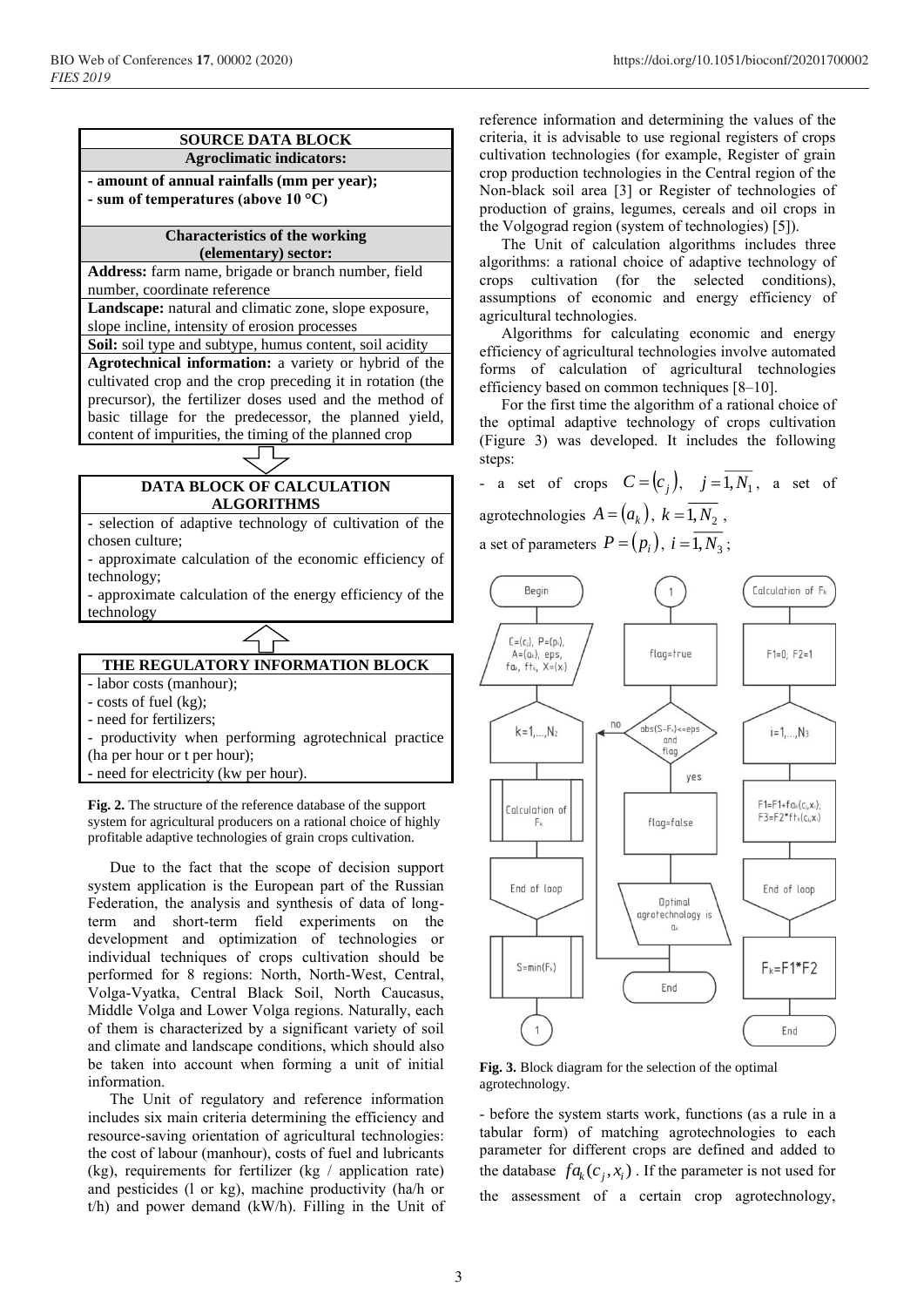then  $\forall k (fa_k(c_j, x_i) = 0)$ . Binary functions  $ft_k(c_j, x_i)$ are also defined; their value equals to 1, if parameter  $p_i$ for agrotechnology *c<sup>j</sup>* can take value *xi*. Otherwise  $ft_k(c_j, x_i) = 0$ . These functions help to exclude agrotechnologies incompatible with important parameters (e.g. availability of the required amount of farm machinery, human resources, etc.);

- a user chooses analysed crop *c<sup>j</sup>* and inputs values of parameters

$$
x = (x_1, x_2, \dots, x_i, \dots, x_{N_3})
$$
 (1)

- for each agrotechnology value

$$
F_k(c_j, \vec{x}) = \left(\sum_i f a_k(c_j, x_i)\right) \cdot \left(\prod_i f t_k(c_j, x_i)\right) \tag{2}
$$

is calculated; the maximum value

$$
S = \max_{k} \left\{ F_k(c_j, \vec{x}) \right\} \tag{3}
$$

is found;

- if *S* value matches some agrotechnologies to a precision  $\varepsilon$ , defined by the system administrator, i.e.

$$
\left| S - F_k(c_j, \vec{x}) \right| \le \varepsilon \tag{4}
$$

for two and more values *k*, then the agrotechnology with the lowest cost is selected.

The algorithm has been tested on the Register of technologies for grain crops cultivation [7] by means of comparison of the decisions offered by the program and the opinion of four scientists-experts of the Kursk Federal Agricultural Research Center on the same initial data. Combinations of initial data were divided into "obvious", those for which the decision of all the experts coincided, "non-obvious" for which the choice of the optimal agricultural technology differed, and "acceptable" which were identified by the experts as acceptable agricultural technologies.

The results of the algorithm testing showed that in 95 % of the cases the program found solutions that agreed with the opinion of the experts for "obvious" options, in 100% of the cases the program recommendations did not find unacceptable solutions, in 90% of the cases for "non-obvious" variants, the program found solutions that experts assessed as acceptable.

Let us consider an example of food buckwheat. It is a forecrop "row crop" with the planned yield level of 16 t/ha. It tolerates the average level of effective soil fertility, is characterized with strong weed infestation of the field and requires application of plowing.

It has average lodging and fall resistance of the variety, requires provision of 5.5 manhour of direct labour per 1 ha of crops. Its material requirements include N30P30K30 kg a.r. of mineral fertilizers, 50 kg of fuel and lubricants, 0.5 kg of herbicides, 0.1 kg of fungicides, the 2 tractors per 100 hectares of crops, 1.5 ploughs, 0.5 cultivators, 0,8 windrowers and harvesters).

The algorithm recommends to use a basic-type technology due to the limited material resources, despite the possibility to use an intensive technology relevant to natural resources. This solution is optimal from the experts' point of view.

## **4 Conclusion**

As the result of the research, the structure of database "A support system for agricultural producers for a rational choice of highly profitable adaptive grain crop cultivation technologies" was designed and developed. Its deployment in production will contribute to the generation, optimization and implementation of the existing agrotechnological solutions considering the variability of soil and climate and landscape conditions of agrarian areas, as well as producers' material and technical support.

Modern approaches to automation and an algorithm for a rational choice of adaptive technologies of cultivation of leading grain crops facilitating an objectoriented choice of the most expedient agrotechnologies, optimization of standards of mineral fertilizers and pesticides application rates, requirements for fuel and lubricants, which make it possible to reduce some negative impact on agroecosystems and environment and to increase profitability of production, are proposed.

## **Acknowledgments**

The research was carried out within the framework of the Grant of the President of the Russian Federation for the state support of young Russian scientists - candidates of sciences No. MK-1064.2018.11.

#### **References**

- 1. I.I. Gureev, Bull. of Kursk State Agricultiral Academy, **2,** 75 (2013)
- 2. S.Y. Plyansky, A.M. Pestryakov, E.V. Gureeva, *Register of resource and energy efficient crop production technologies for Ryazan region (system of technologies)* (SRI Ryazan Agricultural Research Institute, Ryazan, 2007)
- 3. Y.P. Lobachevsky, N.V. Voitovich, V.G. Egorov, *Register of grain crop production technologies in Central region of Non-black soil area of RF* (SRI Agricultural Research Institute of Central region of Non-black soil region, Moscow, 2003)
- 4. G.N. Cherkasov, I.G. Pykhtin, A.V. Gostev, L.B. Nitchenko, Achievements of science and technology of AIC, **12**, 3 (2014)
- 5. A.S. Ovchinnikov, *Register of production technologies for grain crops, grain legume, cereal and oil crops in Volgograd region (system of technologies)* (Volgograd Agrarian University, Volgograd, 2014)
- 6. *All-Russia Agricultural Census 2016. Preliminary conclusion: Bulletin of Statistics* (Information and Publishing Centre "Statistics of Russia", Moscow, 2016)
- 7. I.G. Pykhtin, A.V. Gostev, A.I. Pykhtin, J. of Eng. and Applied Sciences, **20**, 5338 (2017)
- 8. *Methodology for economic assessment of technologies and machines in agriculture* (All